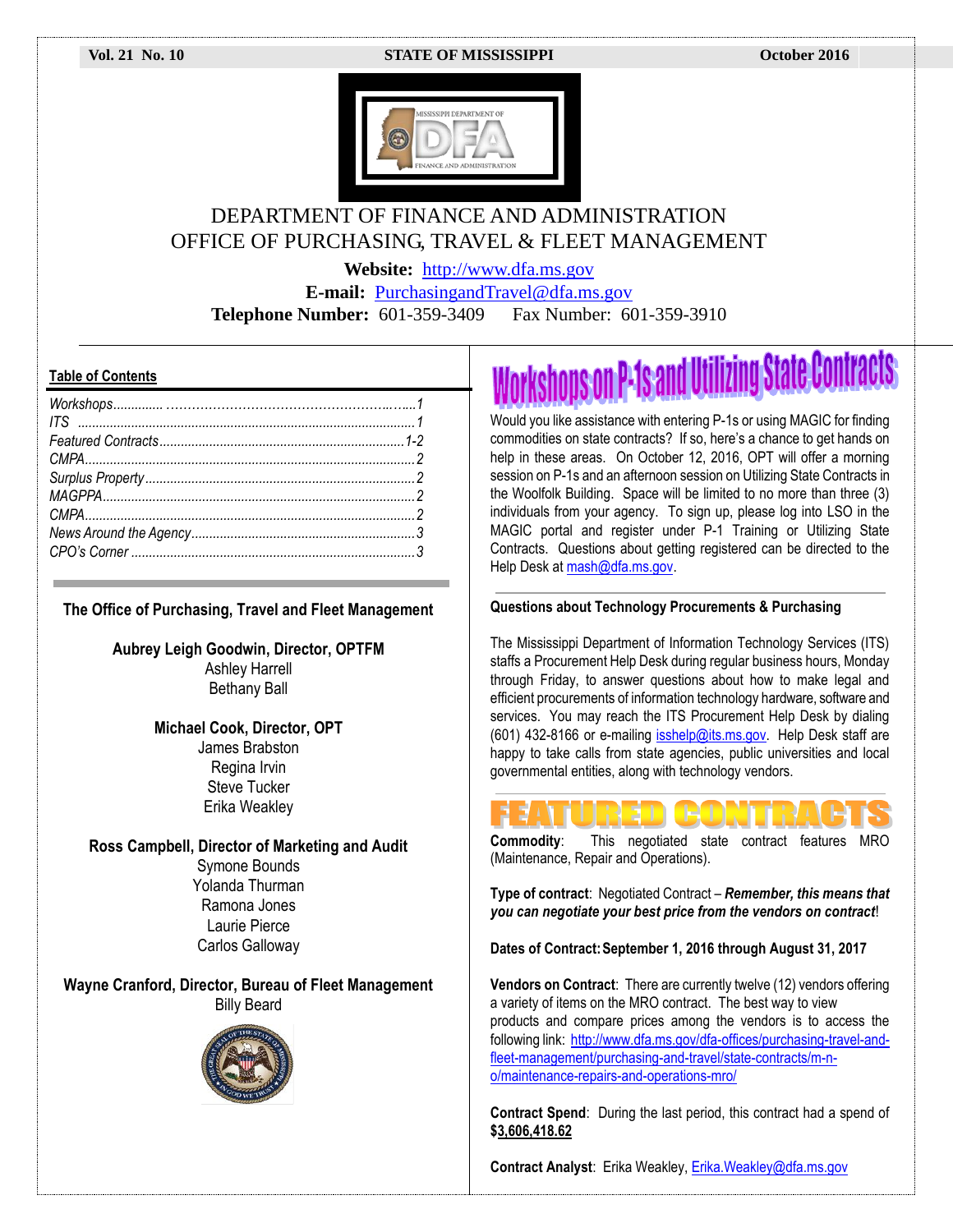**The Vehicle contracts and Police Vehicle contracts** have been awarded and will be effective October 1, 2016 through September 30, 2017. The Bureau of Fleet Management is happy to have 4 new dealers on our contracts this year: Watson Quality Ford, Crowson Auto World, Cannon Motors of Mississippi, and Landers Nissan.

The BFM is happy to announce that we will have a 100% Electric car on contract this year, the Nissan LEAF. This vehicle is available from Landers Nissan at a price of \$19,775. The LEAF has a range of up to 107 miles and will come with a free charging station with each purchase.

The Bureau of Fleet Management, for the first time, had a tie bid for one item. The Procurement Manual addresses how to handle tie bids in Section 3.106.14. Since both vendors were from Mississippi, we broke the tie by a coin flip. Both vendors were invited to attend but declined due to the distance. In order to be completely fair and unbiased, we followed the procedures listed below:

- Heads and Tails were written on separate slips of paper
- The 2 dealership names were written on separate slips of paper
- The Director of the Office of Purchasing, Travel and Fleet Management drew from a hat holding the Heads and Tails slips of paper with Tails being drawn
- The Director of the Bureau of Fleet Management drew from a hat holding the names of the dealers involved with Dealer A being drawn and assigned Tails
- The Staff Officer of the BFM then flipped the coin with Tails coming up
- The award was given to Dealer A

If you have questions about how to handle a tie bid, please consult Section 3.106.14 of the Procurement Manual.

The Office of Purchasing and Travel has adopted a new contract, through the **US Communities Government Purchasing Alliance, with the vendor Premier-US Foods**. This contract will start October 1, 2016 and has been adopted for the purchase of food products only, not services. Instructions on how to get started and contact information are attached to the contract.

Don't forget the MAGPPA Conference and Vendor Show is scheduled for October 23-26, 2016 in Natchez, MS. For information and registration, go to [www.magppa.org.](http://www.magppa.org/) See you there.



Need a place to dispose of your ewaste, including hard drives? Don't pay someone to come and pick it up. Call Surplus Property. We will dispose of your e-waste and shred your hard drives at no cost to you. If you can't bring it to us, we can pick it up for you. We

can take care of it all! For more information, please call Jason Ogletree at 601-939-2050.

If you have vehicles, we can sell them for you also and reimburse you the funds. We can remove the decals and pick up the vehicle for you, we will do it all- all you have to do is call. Not just vehicles, we sell heavy equipment, lawn equipment, boats, trailers, etc. For more information about vehicles and equipment, please call Alan Crawford at 601-939- 2050.

So, if you're looking for ways to save money, give Surplus Property a call at 601-939-2050



### **2016-2017 Class Schedule**

| <b>Dates</b>        | Location                       |
|---------------------|--------------------------------|
| November 29-Dec. 1  | <b>Woolfolk Annex Building</b> |
| January 10-12, 2017 | <b>Woolfolk Annex Building</b> |
| March 28-30, 2017   | <b>Woolfolk Annex Building</b> |

## CONGRATULATIONS TO THE SEPTEMBER 2016 CMPA GRADUATES



Curtis Boddy, MS Military Dept.; Karen Boyette, MDEQ; Lynn Burse, DWFP; Rachel Carr, MDOT; Nita Caylor, OSARC; Dawn Clayton, SMRC; Jody Donald, MSH; Tony Gray, DOR; Amanda Grieco, DWFP; Cheryl Guess, UMMC; Tricia Harmount, MSWC; Joseph Hull, UMMC; Heather Kihyet, USM; Susan McMichael, ITS; Rani Oswalt, Supreme Court; Dirkson Robertson, DOR; Cindy Seale, UMMC; Candice Webster, DWFP; Esther Young, DWFP

#### **PAGE 2**